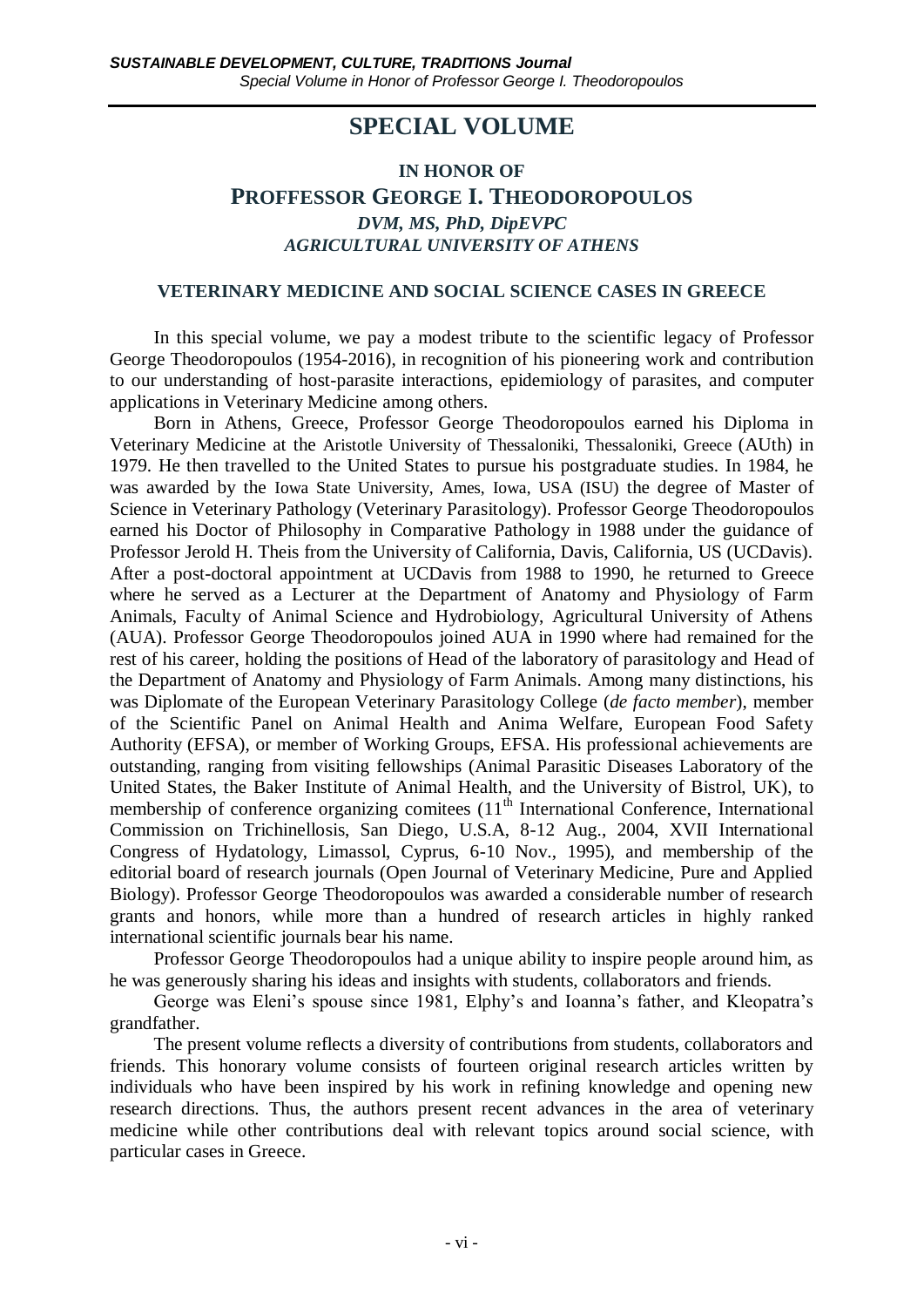# **FOREWORD**

*Professor George Theodoropoulos was a graduate student of mine while he was working for his PhD degree in Comparative Pathology at the University of California Davis, School of Medicine, Deptartment of Medical Microbiology and Immunology. His thesis work involved the study of the intracellular changes in macrophages infected with Leishmania.*

*George was very energetic and a dedicated researcher as a student and developed the procedures for the study and the methodology for analysis with little help from me. He also returned to my lab for a sabbatical leave after several years on the Faculty of Veterinary Medicine, Aristotle University of Thessaloniki. He worked with me on an epidemiological study of a filarial worm found in dogs, Dirofilaria immitis. During his sabbatical leave my wife and I got to know Eleni, Ioanna and Elphi. They were a delightful family.*

*Following Georges return to Greece he and I collaborated on a study of his on flea infestations of livestock in rural areas of Greece.* 

*As you can conclude the breadth of interest George had in the field of parasitology was quite inclusive, from protozoa to helminthes to arthropods and from cellular to epidemiological methods used in the study of host- parasite interactions.*

*It was most unfortunate that his professional career was cut short. George had a great deal more to contribute to his field of study, to the University he served and to the people of Greece.*

*Sincerely,*

*Jerold H. Theis*

*DVM,PhD Professor of Medical Microbiology and Immunology, University of California School of Medicine, Davis California.*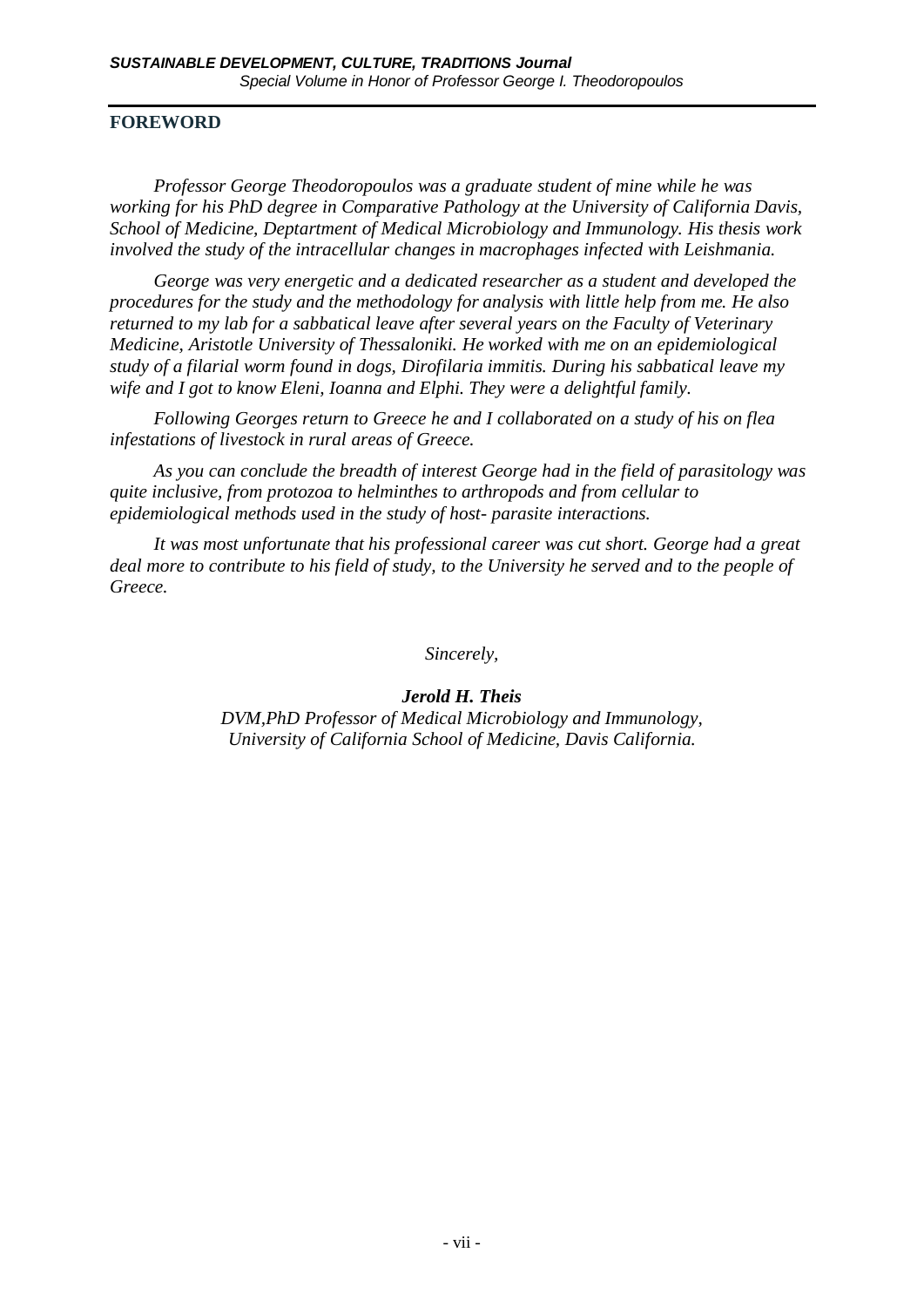# **FOREWORD**

*When writing about a friend who has passed, one may glorify their qualities due to their emotional attachment and feelings of pain and loss. For George, this isn't the quite the case, because he was a man with undeniable grace upon him, but at the same time he was modest, discreet and thoughtful, to the point were many times one had to discover George's merits on his own.*

*Above all, George was a man with principles and values who showed his level of knowledge and understanding of the world views in his everyday life and work.*

*He fought against injustice, cronyism, and favoritism, and when he personally faced such issues he would sadly smile and grieve but then would stand up against them with passion and strength capable enough to overcome them.*

*George was indeed passionate about his science, hardworking, with an incredible work ethic, already early recognized globally, being at the same time, a conscious and dedicated Professor who passed on his skills and experiences onto his colleagues and students. Although his personal success, he never had a trace of arrogance.* 

*Sensitive and calm, with a great deal of knowledge and an eclectic sense of humor, he was always interesting and fun to hang out with. A man who loved Eleni and their two daughters with his whole soul, a good friend, standing by you in good times and in bad, in sickness and in health. Fighter, genuine, and authentic throughout his life.*

*We are lucky to have known him and even more so to have been able to call him friend.*

*Wholeheartedly,*

*Thanasis Tsouras MD, fmr Minister and Member of the Hellenic Parliament.*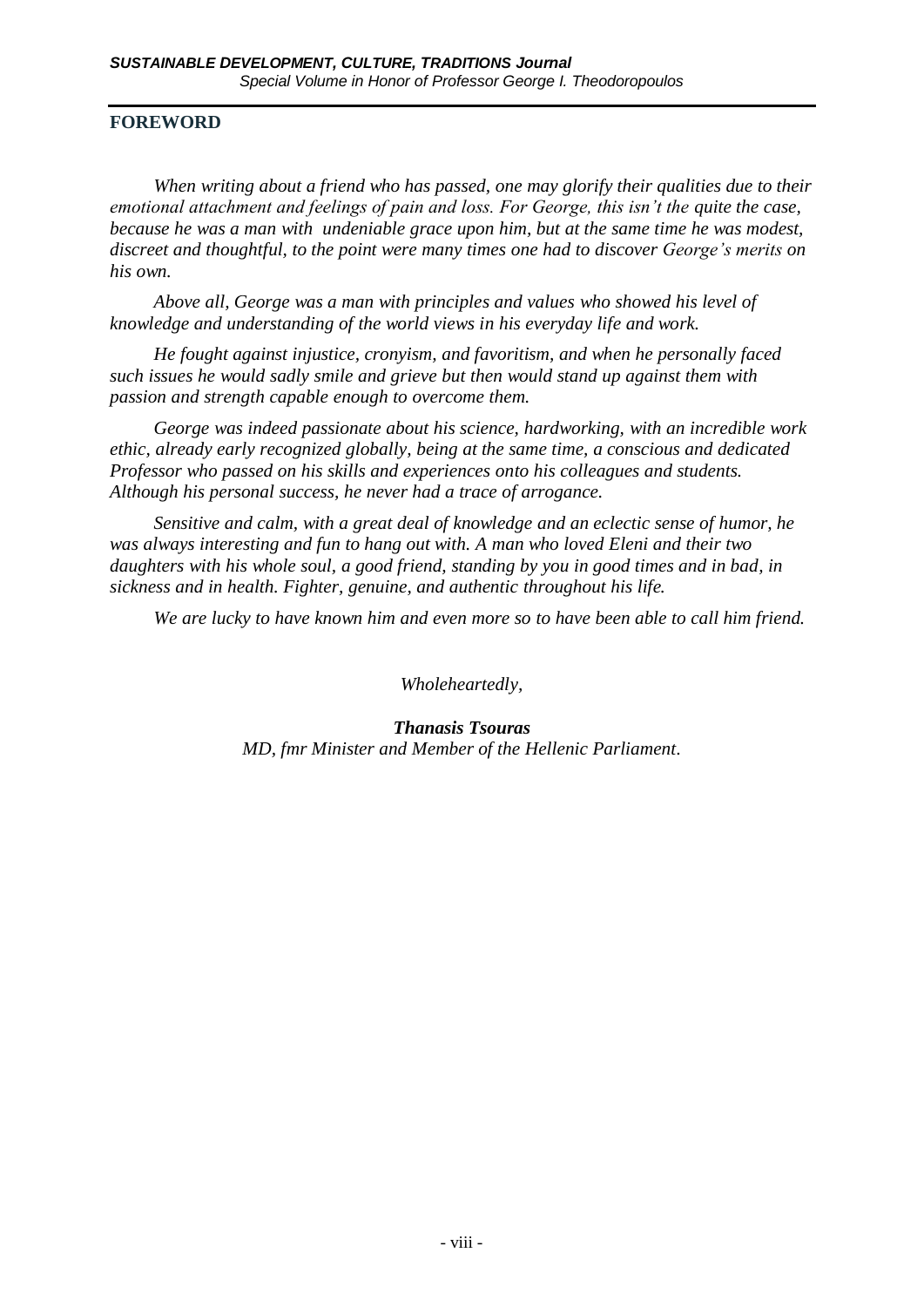### **FOREWORD**

*George's memory of all of us, who spent many years with him, creates unavoidable cont radictory feelings. If one overcomes the grief over his relatively premature passing and takes stock of the contacts they had with him, at first they feel lucky. Lucky to have been with the man, the friend, the colleague, the family.*

*George had so many qualities and inevitably everybody gained much in his company. For me in particular, he was a loving cousin, always standing by my side when ever there was need. Great emotional support, but also a solid guide for my life choices.*

*George was a man of values in his personal and professional life, with stability and quality in his principles, a virtue appreciated by all, and I believe that this is what matters the mos; for someone to accomplish posthumous fame without deliberately pursuing it. George accomplished just that.*

*He will be always remembered with love.*

*Respectfully,*

*Dimitrios Plastiras MD, FEBU*